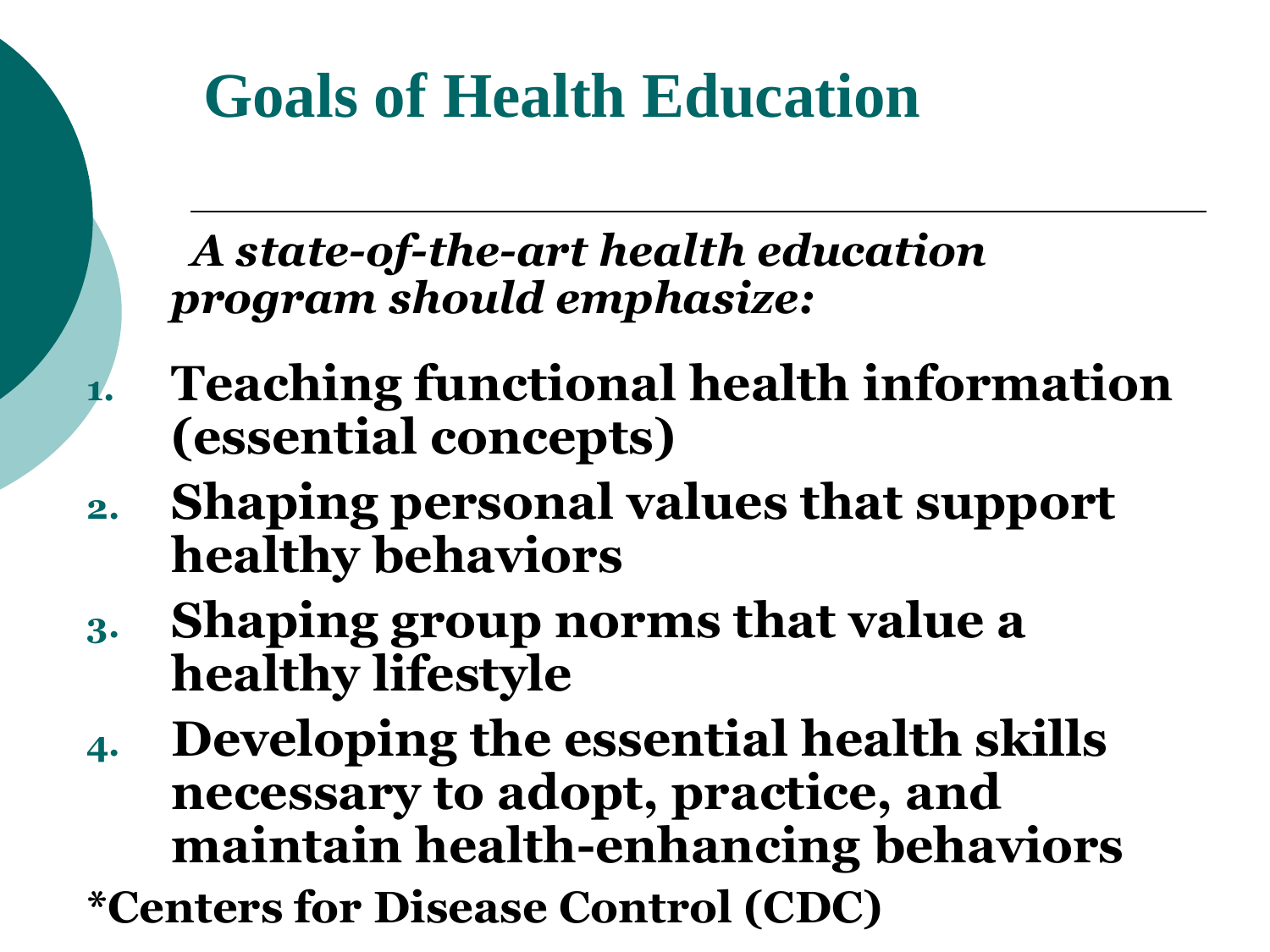## **Health Education Program embodies goals of Andover's Strategic Plan**

#### **Strategy 1.4:**

*"Ensure that each school has a strong and healthy school culture that promotes a sense of participation, wellness, safety, and security for all students so students develop the social, emotional, and wellness competencies that will enable them to be self- aware, have interpersonal skills to self-manage, and to make responsible decisions."*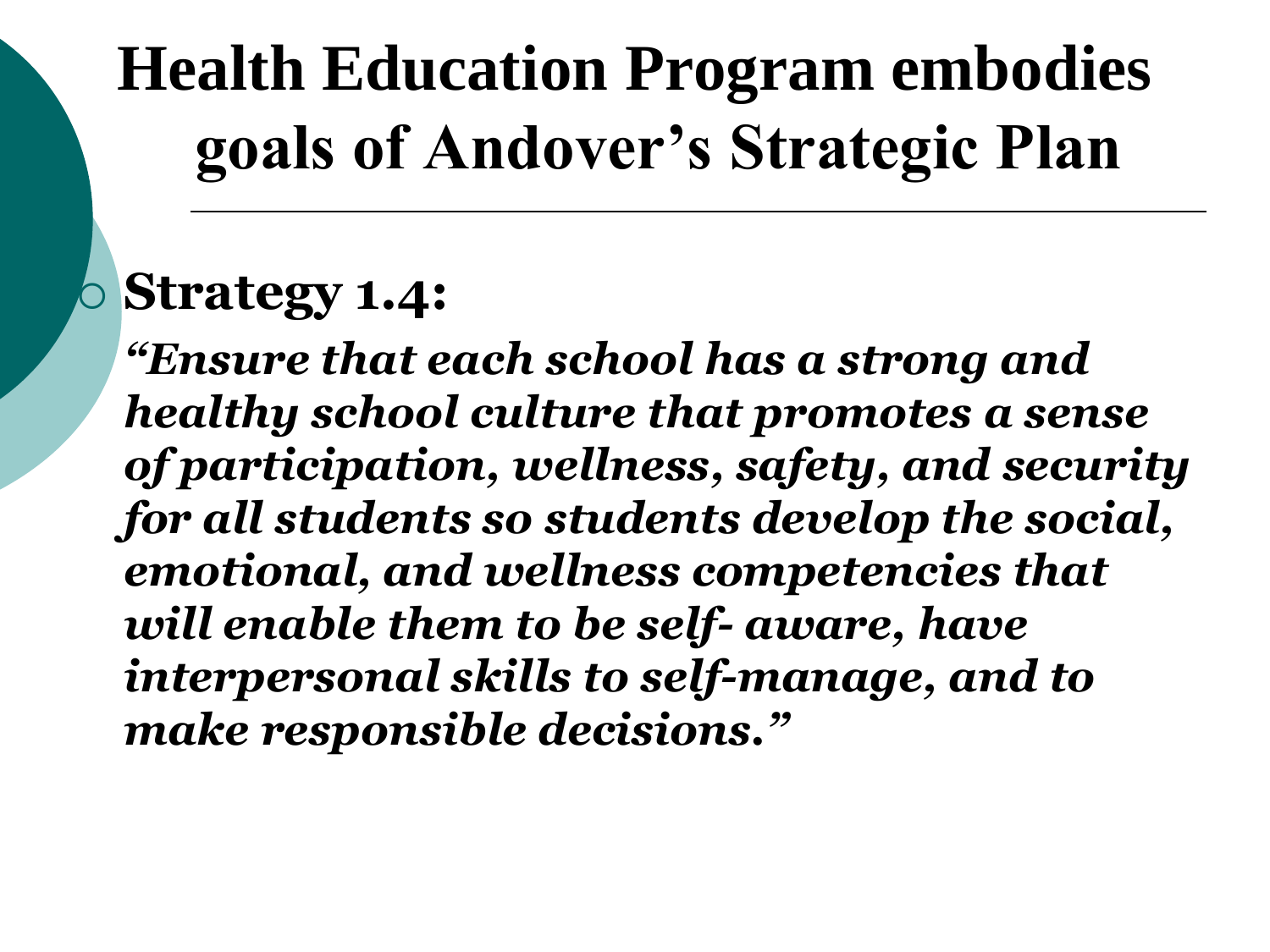**ELEMENTARY LEVEL PROGRAM DELIVERY**

- **Grades 1 and 2: Lessons will be incorporated into physical education classes and taught in the gym**
- **Grades 3- 5: Lessons will be taught in a classroom setting and the gymnasium**
- **Each grade will receive approximately 12 health classes per year (reduced from 36 per grade)**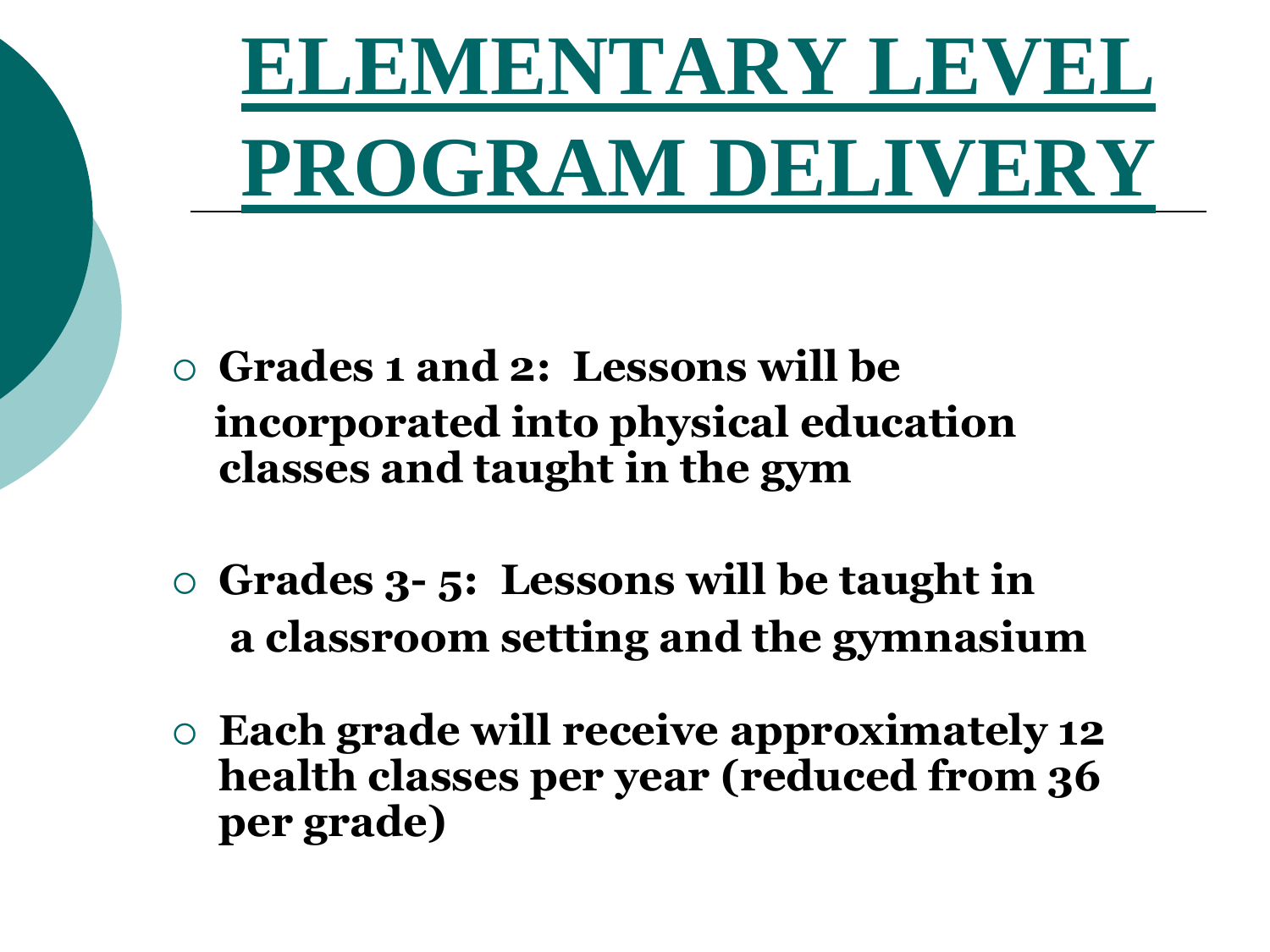

- **1. Healthy Lifestyles**
- **2. Basic Anatomy**
- **3. Safety & Injury Prevention**
- **4. Nutrition**
- **5. Disease Prevention**

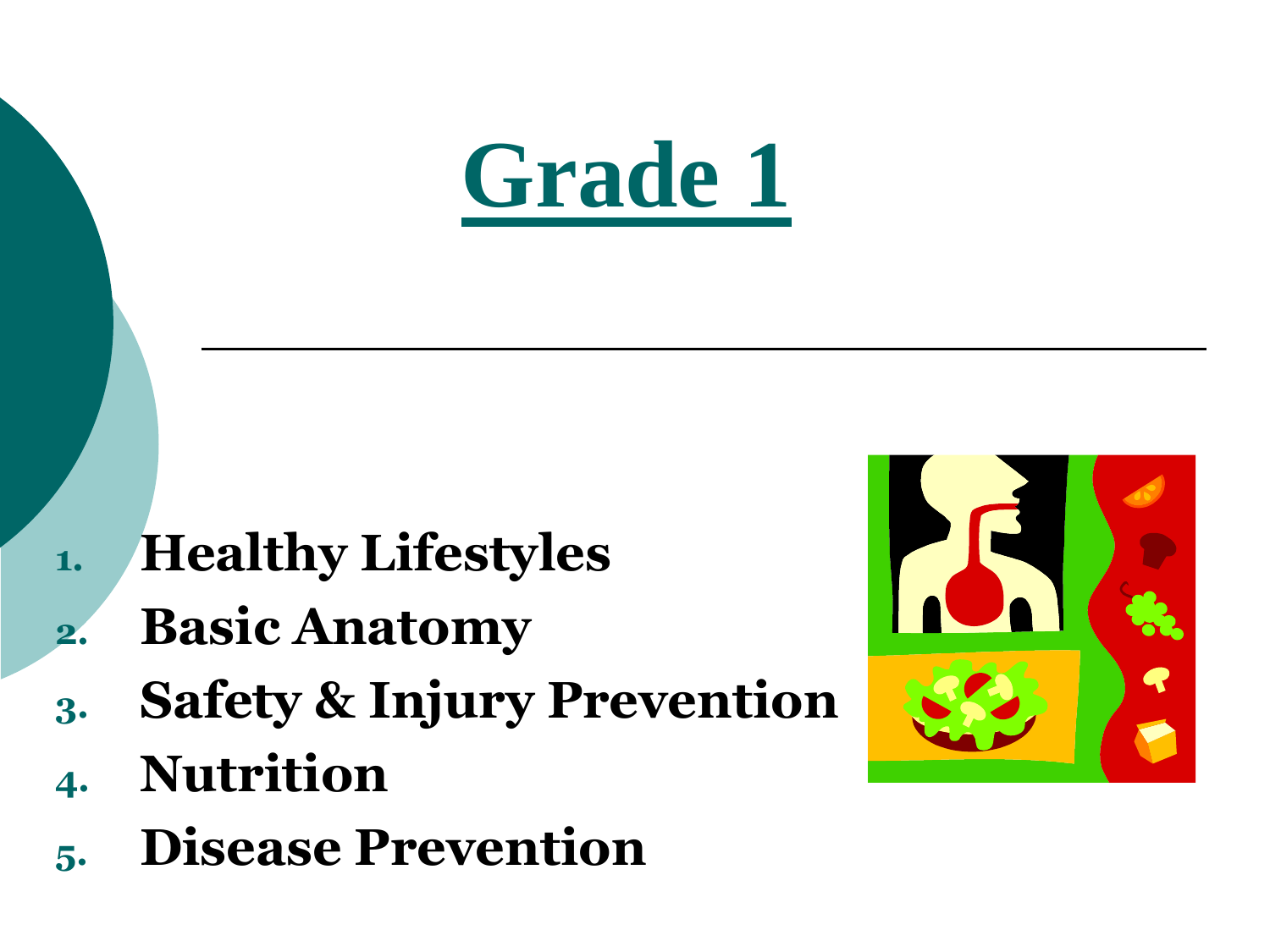

- **1. Healthy Lifestyles**
- **2. Basic Brain Anatomy**
- **3. Safety & Injury Prevention**
- **4. Nutrition**

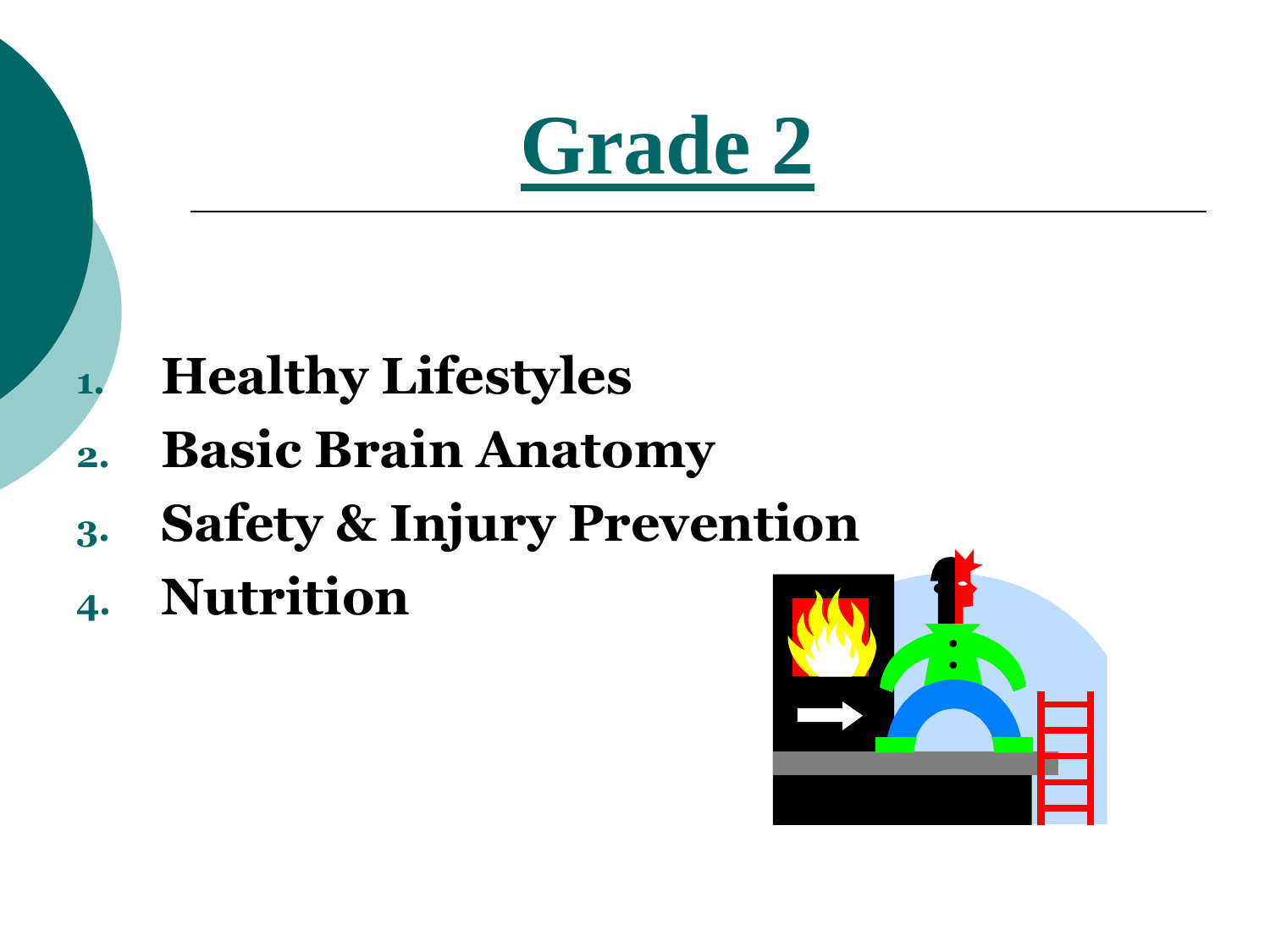# **Grade 3**

- **1. Healthy Lifestyles**
- **2. Muscular and Skeletal Systems 3. Nutrition**
- **4. Disease Prevention & Control**
- **5. The Human Eye**

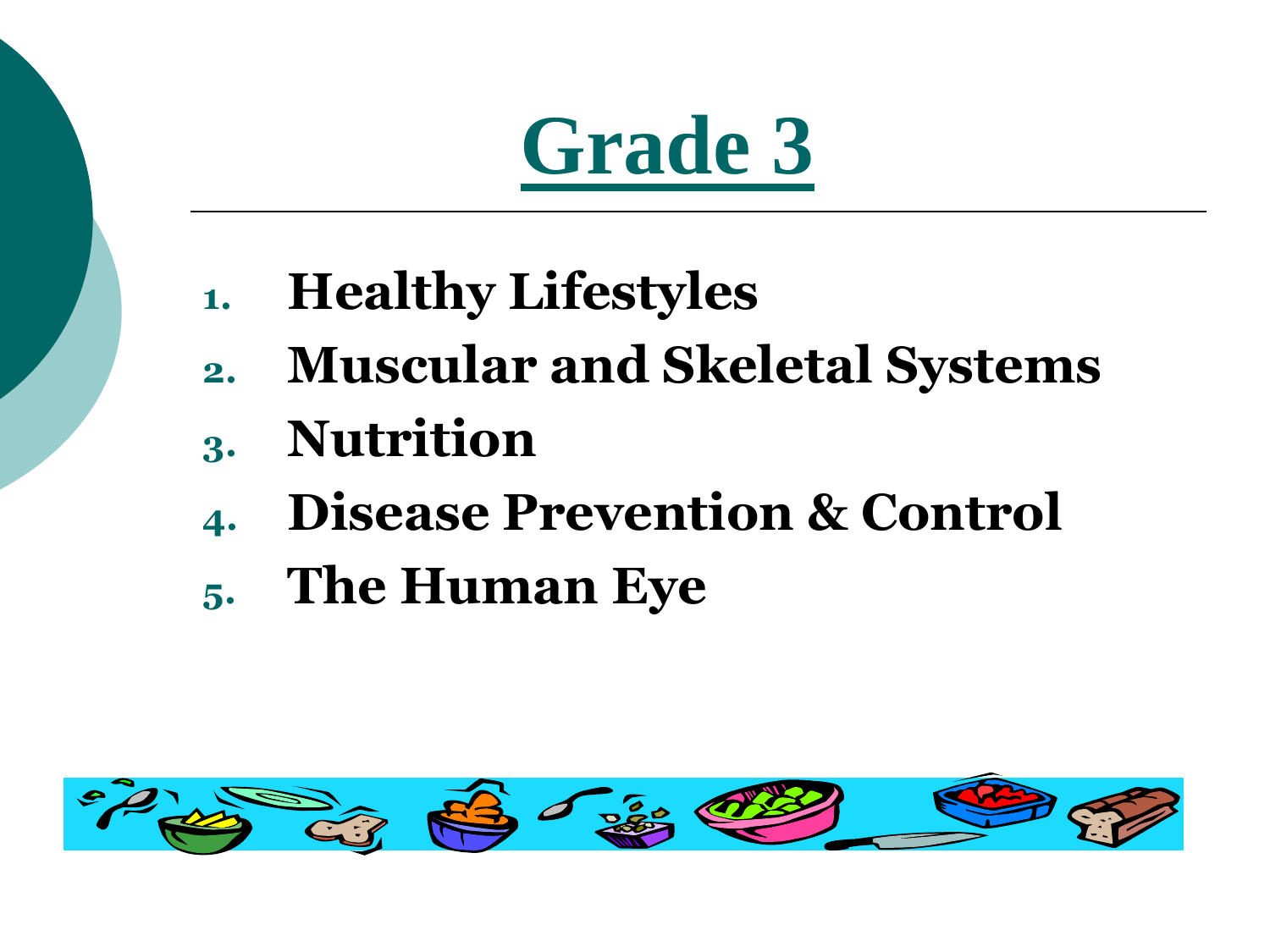

- **1. Healthy Lifestyles**
- **2. Digestive System**
- **3. Dental Health**
- **4. Nutrition**